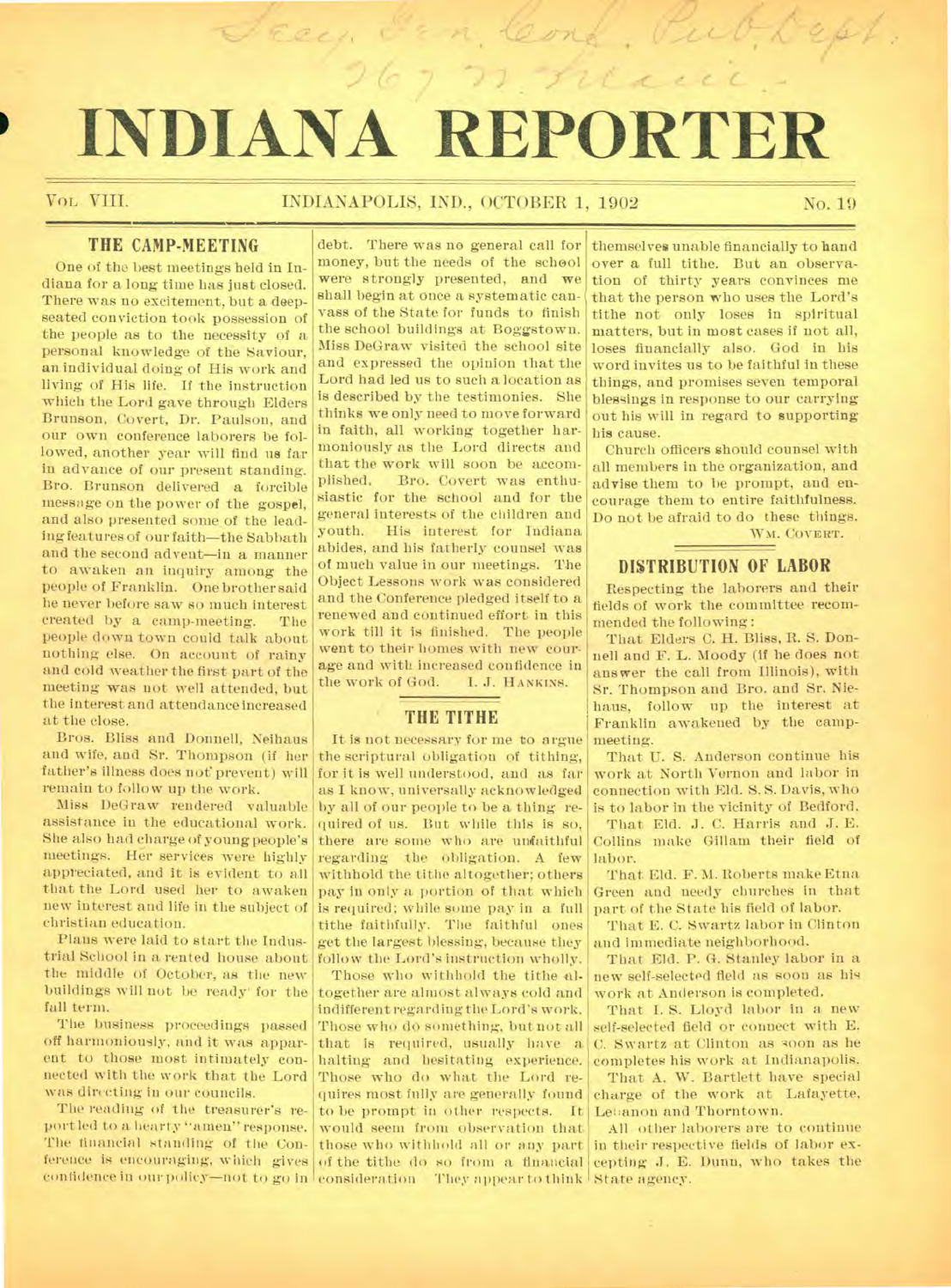# **THE INDIANA REPORTER.**

PUBLISHED BY THE **INDIANA CONFERENCE ASSOCIATION Of Seventh-day Adventists. 1311 CENTRAL AVENUE** 

#### **SUBSCRIPTION, Per Year - - 25 CENTS.**

If you are not a subscriber for the Reporter, send 25 cents for a year's subscription to 1311 Central ave., Indianapolis, Ind.

Those receiving extra copies of this paper will confer a favor upon the publishers by distributing them among their Adventist neighbors. Church elders are expected to distribute them at their next church meeting.

Entered as second-class mail matter.

#### **IMPORTANT.**

We have some interesting and nicely illustrated folder circular matter advertising the C. 0. Lessons. We want it distributed among those who are pushing the sale of this book. If you are interested to that extent give us your address and we will mail you a supply of this matter.

#### **WANTED**

Money to purchase material for the new school buildings. Who will send us a check for a few hundred, or a note payable in one or two years, if you have not the cash in hand? We do not want work on the buildings to stop for lack of material. Some have not paid their pledges. Remember, these are all overdue and the money is needed now. I. J. H.

Silas Burkhart sold six Christ's Object Lessons in two days last week. This is good and proves that the Lord will bless abundantly, when anyone answers the call to go to work in his vineyard.

We notice that quite a number of Signs subscriptions ate out this week. Brethern, who will agyee to look after the Signs interests in his home church? Here is a splendid opportunity for a number of our brethern or sisters to do missionary work.

Some fear that they have missed an issue of the Reporter. August 27 was the last one. We have arranged with another publisher and trust the paper will appear on time hereafter.

use canvassers letter for order blanks for fear your order may be overlooked. We often send your canvassers letters on to State Agent.

# **SETTLED AT LAST**

The question of contract and labor on the new school building is now settled. All of the Conference employes who can use tools to advantage and whose work will not suffer loss by leaving it for a time, are going to Boggstown to work on the buildings under the management and direction of a master builder. We already been encouraging to do mishope soon to report an enclosed building, ready for the plasterers. If any wish to donate labor, please write<br>me at once. <br> 1. J. HANKINS. I. J. HANKINS.

# **PLANS FOR SCHOOL**

A house has been rented in Boggstown large enough for ladies' dormitory and general dining room for boys and girls. We get possession Oct. 15, and a few days later (just time enough to get the rooms in readiness) we expect the school to open. The principal and matron of come. We will give definite time of opening next issue, and particulars concerning tuition, board, articles to bring with you, etc. Let all who wish to come write at once to the Educational Secretary, Mrs. Eva Miller Hankins, 1311 Central Ave., Indianapolis, for further instructions.

Who will be the pioneers in the Industrial School work in Indiana? We hope to see twenty-five or thirty students present at the opening, about<br>October 15. [I.J. HANKINS.] I. J. HANKINS.

#### **TWO YOUNG-LADIES WANTED**

To work for their board and tuition in the Boggstown School. Please apply at once to Mrs. Eva Miller Hankins, this office. Strong young ladies are wanted who are wiiling to do all kinds of domestic work and who can be ready for duty October 15th. I. J. H.

### **OCTOBER LIFE BOAT**

Dear Canvassers: Please do not is doing a splendid work in removing **It** will be a home and purity number and each church should order a good supply and appoint live members to canvass for it. The Life Boat prejudice. The children canvass for the Life Boat with marked success. Send cash, 2½c per copy. Order of Indiana Tract Society.

### **CHILDREN AS MISSIONARIES**

Nearly all great missionaries began their missionary career when they were children. We have been looking forward to the time when God would in a special manner use our children to proclaim the truth. But we may be sure that in that time God will select those whom we have sionary work as far as they were able and had opportunity. The children all over the land are taking hold of the selling of the Life Boat with the greatest enthusiasm and determination. Is it not possible that this is a providential opening for the children of this denomination to become initiated into missionary experiences ?

the Industrial school will be in they do not begin as never before charge. Rooms will be provided for some decided missionary enterprises. the boys. Let all prepare at once to Something has been happening to our One mother said as she was being urged to allow her daughter to sell Life Boat, "I fear what will happen to her if I do." But we fear more what will happen to our children if children for years. Thousands of them have drifted into the world because it presented something to them that they could do. We have been slow to put something in their hands that they could do for God and humanity. The children of this generation are wiser than the children of light. There are ten thousand children in this denomination who could sell five Life Boats a month almost as easily as they could carry their lunch basket to school, and this would make a disposal of fifty thousand Life Boats and who can measure the good they might accomplish for the world and for our children while they are selling them. " Where no wood is there the fire goeth out." If we do not arise up and supply our children with missionary fuel, we need not be surprised if the missionary fire dies out. Send for a liberal supply of Life Boats at 2½ cents a copy. Give your children intelligent instruction as to what places it is proper for them to visit, pray with them before they start out, and in almost all instances they will return with animated reports and anxious to do something Parents are writing us what a blessing it has been to their children. The October Life Boat is to be far the best number that has ever been issued. Send for a liberal quantity and if your children do not succeed in selling all, then dispose of them yourself.

DAVID PAULSON, M. D.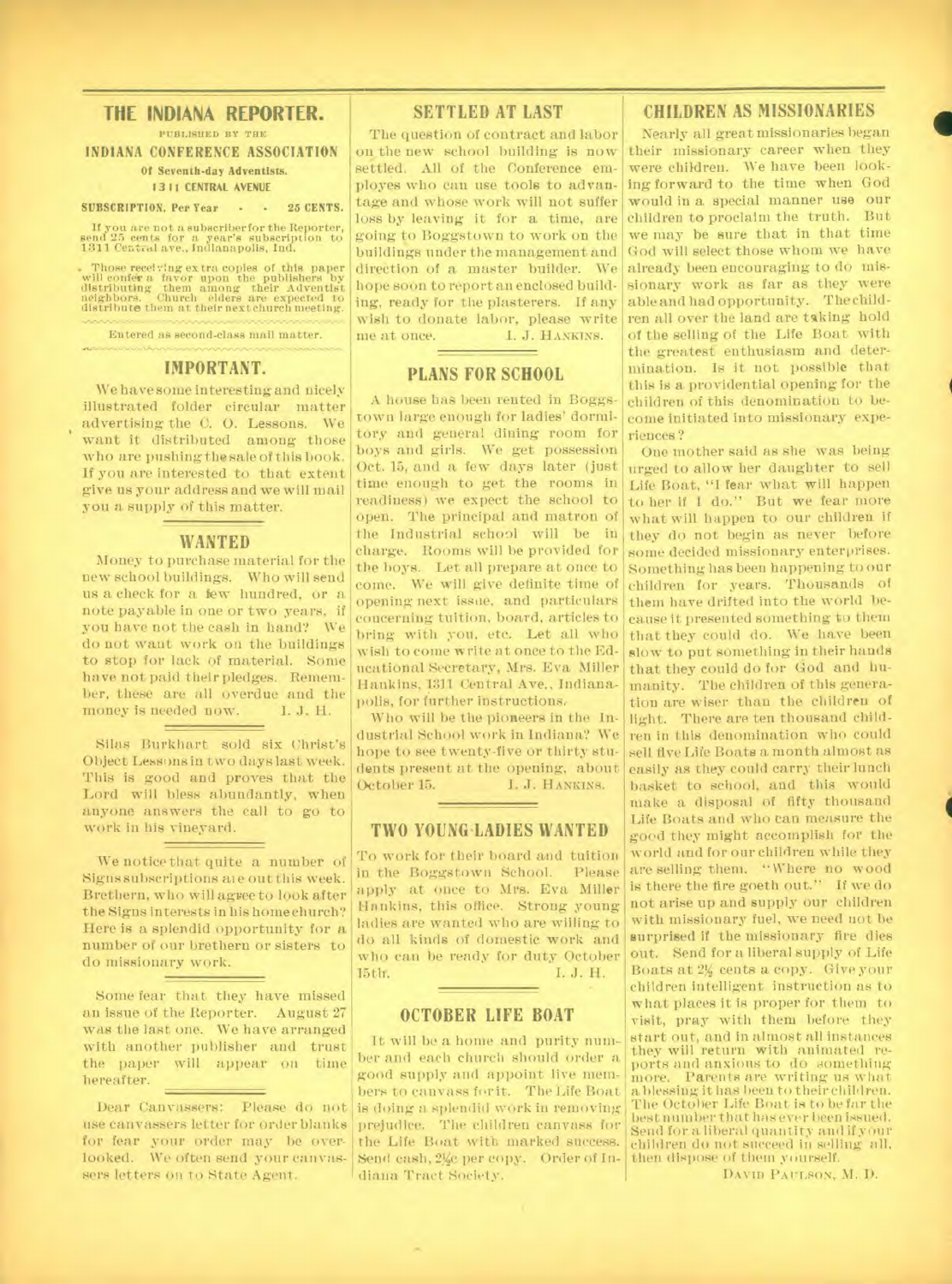

DEAR FELLOW CANVASSERS: I have been much impressed of late in regard to choosing fields of labor. When I came to this place it seemed to me it was a poor place to work. It is thinly settled, it is hilly and rough and many houses are far from the road, many of which cannot be seen from the road and have to be hunted by inquiry ol their neighbors, and many poor people. It seemed to me that it Would be more pleasant to work in a level, well settled country. I was afraid I might get caught in the rain and not be able to get in under cover and get myself and books wet, but I felt that they needed the truth.

Perhaps they have not had the privileges of those in more favorable localities, and so it seems to prove. **I** have accomplished more this year than in the same time heretofore for the five years I have been in the work. I have had similar experiences before. My sales the past week are the best I have ever had. **I** should have been glad to have been to the camp-meeting, but could not well do so, but the Lord has blessed me in my work both in taking orders and in talking with the people; to the Lord be all the praise. All the difficulties which I feared vanished as **I** went to work.

I felt that perhaps this experience might help some one. Ask wisdom from God and believe you have it. Do these people need the truth, and does the Lord want them to have it, and does He impress you to give it to them by selling them these precious books? If so, do not wait. The end is fast drawing near. Take courage B. H. WELCH.

#### **Canvassers' Report for Five Weeks, Ending September 28, 1902.**

| BIBLE READINGS                                                          |        |
|-------------------------------------------------------------------------|--------|
| Hrs. Ord's Val.                                                         | Helps. |
| R. H. Hazelton, 56 37 81 25                                             | 20.50  |
| G. G. Dayls, Delivery, \$57.00                                          |        |
| B. H. Welch, 80 52 96 75                                                | 39 45  |
| DANIEL AND REVELATION.                                                  |        |
| J. A. Hulwick, 20 11 17 75                                              |        |
| PATRIARCHS AND PROPHETS.                                                |        |
| F. L. Moody, Deliveries, \$253.25                                       |        |
| Total, canvassers, 11; Orders, 100; Value.                              |        |
| \$195.75; Helps, \$59.95. Total val., \$255.70<br>Deliveries, \$313.25. |        |

Canvassers not reporting, 5; new canvass-ers, 1.

# **THE SCHOOL.**

No question is of more intrest to our people in Indiana just now than the school question. It was carefully considered at the camp-meeting, and evidently the only thing to do is to "go forward." This we are planning to do. The conference committee voted to recommend every minister who can use tools to advantage, and whose work can be left without loss, to go to Boggstown and work on the school buildings. We propose to use these men under the direction of a competent manager and builder. Our policy will be to pay as we go, and not to contract debts. We hope to have the hearty co-operation of every Sabbath-keeper in Indiana. If every one will give according to his ability, it will be an easy task to erect the buildings, and if this money is paid in at once, it will be a short work; for the lack of funds is hindering the work now, so let old pledges be paid at once. Cash is needed now. I. J. HANKINS.

# **READERS OF THE REPORTER.**

Desirous of locating in a new field for the winter and spring, where there is au opening for evangelistic work, I take this means of asking the readers of the Reporter, that know of openings in new places, whether it be in a city, town or village, where there is a church, house, hall, store room or school house, that can be secured in which to give a course of lectures, in connection with our bible readings at the homes of the people. All who know of such openings will please write me at 115 West 7th. st., Anderson, Ind.

#### MERERNING WAS **OBITUARY.**

Sarah Levenia Hill was born in Perry Co.. Pa., March 26, 1842; died at her home in Rochester, Ind., Sept. **11,** 1902, age 60 years, 5 months and 17 days. She was married to Dr. William Hill on the 4th of March 1854, and was a soul mate as well as a help mate to the now bereaved husband during all the years of their earthly journey. To this union one child was born, Miss Olive Hill, who last month. Sister Hill was a noble woman, a mother in Israel, who posessed many virtues, she was kind, loving, tender and true. She lived a life of consistnney and devotion to 28 33rd. Place, Chicago.

her church, society, neighbors, friends and family. Her religious connections were deep and strong all through her life, her every-day actions an example of her fortitude in the christian faith. She was a continous worker for the cause of Christ, and was instrumental, in many ways, of scattering the seeds of truth. She united with the Seventh Day Adventist church, of Rochester in 1876, and was a faithful, earnest member until the hour of her death. She passed away with a sweet smile, with the blessed hope of soon meeting her returning Lord. She leaves a loving husband, two brothers, one sister and a host of relatives and friends to mourn her leaving. Words of comfort were spoken by S. H. Lane and the writer from 2 Tim., 4: 6-8, this text was her own selection.

P. G. STANLEY.

#### **ONE OF THE LOST ARTS.**

Genuine home making is rapidly becoming a lost art. A wretched home is in some respects a greater curse than a saloon, brothel or a gambling den, for it makes business for them all. There are many homes in each neighborhood that sadly need to pass from sinful human management to divine management. So that they- could, as some business houses do, truthfully hang out the sign, "This place has changed hands." Many of these people are bitterly dissatisfied because of the wretched failure they have made in trying to build up an ideal home.

God pities them and he is ready to help them. We shall have no better churches or instutions until we have better homes and this has led us to issue **the** October Life Boat as a special home and social purity number. It will contain choice articles from the pens of such experienced workers as A. T. Jones, Dr. Mary Wood-Allen, Dr. and Mrs. J. H. Kellogg, Mrs. **S.** Sadler, Fannie Emmel and others.

died about ten years ago the 28th of in your community that you feel It will contain a message of hope and instruction to thousands of homes. Pray over this matter and if the Lord so impresses you send us the names and addresses of all the homes would be helped by this issue and a three cent. stamp for each name, or order a supply and deliver them per-sonally. Try it and you will receive a blessing. Address The Life Boat,